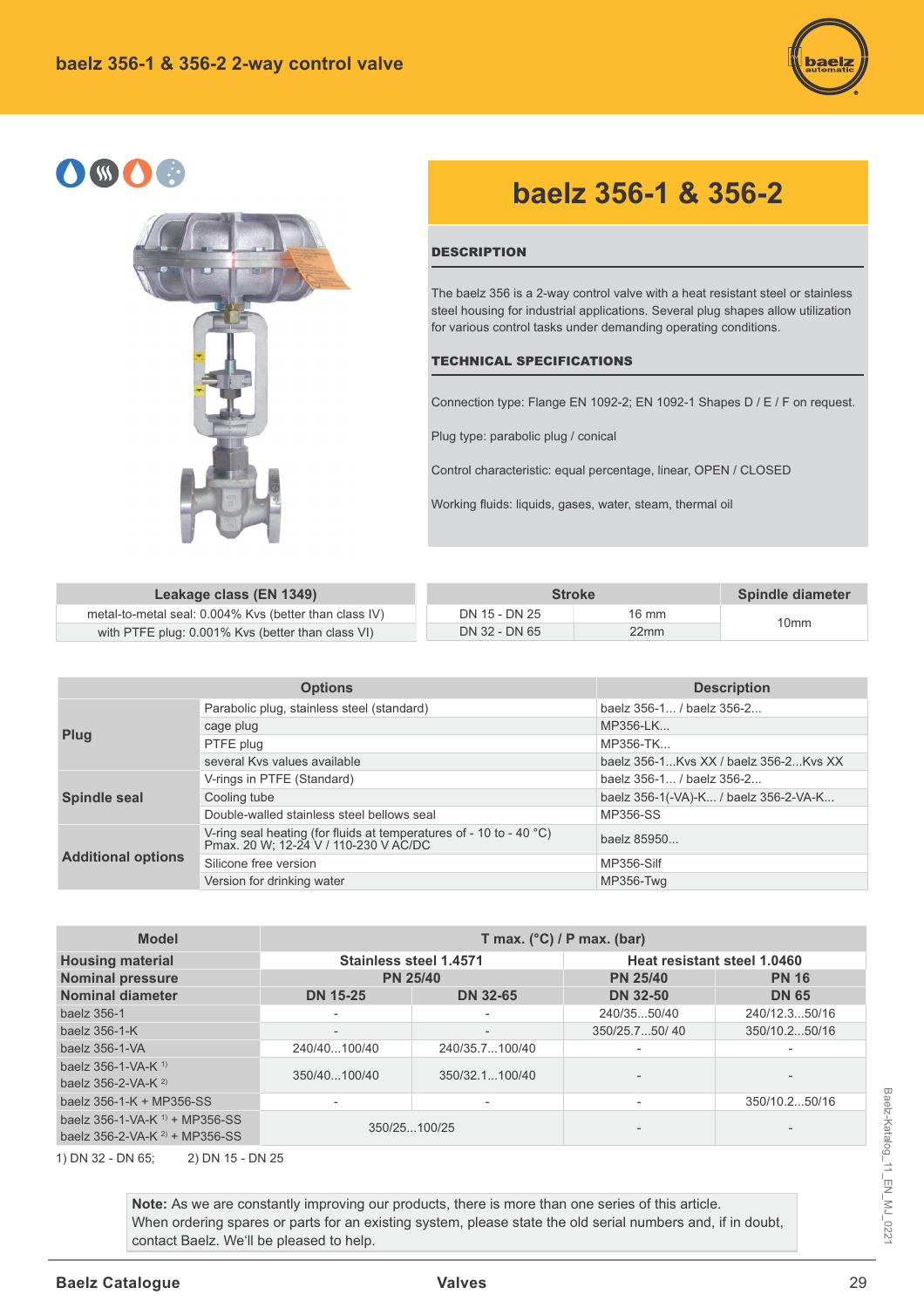

|                     | Kvs value $(m^3/h)$ |                |                |      |      |        |      |      |      |      |      |  |  |  |  |
|---------------------|---------------------|----------------|----------------|------|------|--------|------|------|------|------|------|--|--|--|--|
| <b>Housing</b>      |                     |                | 1.4571         |      |      | 1.0460 |      |      |      |      |      |  |  |  |  |
| <b>DN</b>           | 15                  | 20             | 25             | 32   | 40   | 65     | 32   | 40   | 50   | 65   |      |  |  |  |  |
|                     | 3.8                 | 7.3            | 9.3            | 15   | 25   | 40     | 63   | 15   | 25   | 42   | 63   |  |  |  |  |
| <b>Standard</b>     | $\overline{2}$      | $\overline{4}$ | 6.5            | 10   | 14   | 23     | 38   | 10   | 14   | 23   | 38   |  |  |  |  |
|                     |                     | 2              | $\overline{4}$ |      | 10   | 15     | 23   | 7    | 10   | 15   | 23   |  |  |  |  |
|                     | 2.5                 | $\overline{4}$ | 6.3            | 12.5 | 18.5 | 25     | 40   | 12.5 | 18.5 | 25   | 40   |  |  |  |  |
| <b>Cage plug LK</b> | 2                   | 2.5            | 4              | 6.3  | 12.5 | 18.5   | 25   | 6.3  | 12.5 | 18.5 | 25   |  |  |  |  |
|                     | 1.4                 | 2.0            | 2.5            | 4    | 6.3  | 12.5   | 18.5 | 4    | 6.3  | 12.5 | 18.5 |  |  |  |  |
|                     | 0.6                 |                |                |      |      |        |      |      |      |      |      |  |  |  |  |

| Approximate weights of the baelz 356 valves (kg) |                                  |     |     |      |      |      |      |  |  |  |  |  |  |  |
|--------------------------------------------------|----------------------------------|-----|-----|------|------|------|------|--|--|--|--|--|--|--|
| <b>DN</b>                                        | 32<br>20<br>25<br>50<br>65<br>40 |     |     |      |      |      |      |  |  |  |  |  |  |  |
| baelz 356                                        | 5.5                              | 6.7 | 6.6 |      | 11.8 | 15.6 | 19   |  |  |  |  |  |  |  |
| baelz 356-K                                      | 5.7                              | 6.4 |     | 10.5 | 12.3 | 16.1 | 19.5 |  |  |  |  |  |  |  |

| Dimensions of the baelz 356 valves (mm) |           |                |     |            |  |  |  |  |  |  |  |  |  |
|-----------------------------------------|-----------|----------------|-----|------------|--|--|--|--|--|--|--|--|--|
| <b>DN</b>                               | <b>BL</b> | h <sub>1</sub> | h2  |            |  |  |  |  |  |  |  |  |  |
|                                         |           |                | 356 | 356-K/K-SS |  |  |  |  |  |  |  |  |  |
| 15                                      | 130       | 40             | 106 | 331        |  |  |  |  |  |  |  |  |  |
| 20                                      | 150       | 45             | 106 | 331        |  |  |  |  |  |  |  |  |  |
| 25                                      | 160       | 55             | 106 | 331        |  |  |  |  |  |  |  |  |  |
| 32                                      | 180       | 62             | 111 | 358        |  |  |  |  |  |  |  |  |  |
| 40                                      | 200       | 73             | 132 | 372        |  |  |  |  |  |  |  |  |  |
| 50                                      | 230       | 90             | 142 | 382        |  |  |  |  |  |  |  |  |  |
| 65                                      | 290       | 101            | 182 | 425        |  |  |  |  |  |  |  |  |  |

| Dimensions of the baelz 373 actuators (mm) |     |                         |                               |     |     |  |  |  |  |  |  |  |  |  |
|--------------------------------------------|-----|-------------------------|-------------------------------|-----|-----|--|--|--|--|--|--|--|--|--|
| <b>Designation</b>                         |     | Ød<br>ØD<br>$\mathbf x$ |                               |     |     |  |  |  |  |  |  |  |  |  |
| <b>E07</b>                                 | 320 | 145                     | 129                           |     |     |  |  |  |  |  |  |  |  |  |
| <b>E07-OSX</b>                             | 354 | 145                     | 129                           |     |     |  |  |  |  |  |  |  |  |  |
| E45                                        | 560 | 150                     | 175                           |     |     |  |  |  |  |  |  |  |  |  |
| E65                                        |     |                         | see dimensional drawing below |     |     |  |  |  |  |  |  |  |  |  |
| <b>P11</b>                                 |     |                         |                               | 244 | 160 |  |  |  |  |  |  |  |  |  |
| P <sub>21</sub>                            |     |                         |                               | 268 | 242 |  |  |  |  |  |  |  |  |  |
| <b>P21-V6</b>                              |     |                         |                               | 304 | 242 |  |  |  |  |  |  |  |  |  |
| <b>P22</b>                                 |     |                         |                               | 322 | 242 |  |  |  |  |  |  |  |  |  |

Electric actuators: baelz 373-E Pneumatic actuators: baelz 373-P



Dimensions of the baelz 373-E65 actuator



baelz 356 DN15-65 dimensions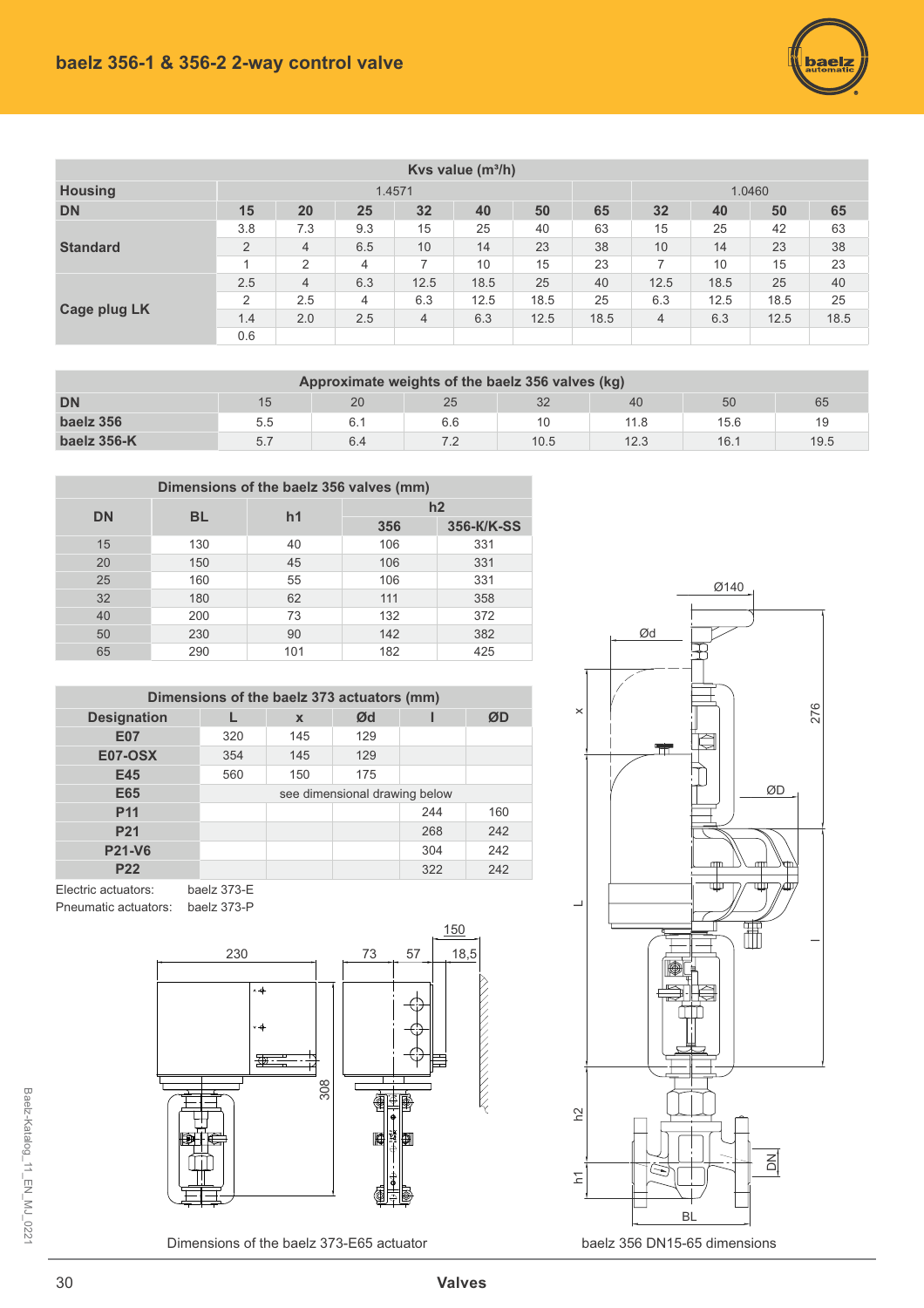

**Maximum differential pressure ΔPmax (bar) at which the actuator closes the valve completely<br>The differential pressures specified here are limited by the nominal pressure of the housings, if this is lower. Electric actuators. Plug closes against the flow.** 

| <b>Actuator</b> |         | <b>Power</b> |    | $\tilde{\phantom{a}}$ |    |    |     |     | DN (mm) / maximum differential pressure $\Delta P$ max (bar) |     |     |     |      |      |     |     |
|-----------------|---------|--------------|----|-----------------------|----|----|-----|-----|--------------------------------------------------------------|-----|-----|-----|------|------|-----|-----|
| baelz 373-      |         | (N)          | 15 | 20                    | 25 | 32 | 40  | 50  | 65                                                           | 80  | 100 | 125 | 150  | 200  | 250 | 300 |
| E07-            | OSX-    | 700          | 14 | 14                    | 10 | 5  | 2.5 | 1.2 | 0.3                                                          |     |     |     |      |      |     |     |
| E07-            | $20 -$  | 2000         | 40 | 40                    | 32 | 20 | 12  | 8   | 4.8                                                          | 3   | 2   | 1.2 |      |      |     |     |
| E65-            | $11 -$  | 1100         | 25 | 25                    | 21 | 11 | 6.3 | 3.5 | 1.7                                                          | 0.9 | 0.3 |     |      |      |     |     |
| E65-            | $20 -$  | 2000         | 40 | 40                    | 32 | 20 | 12  | 8   | 4.8                                                          | 3   | 2   | 1.2 |      |      |     |     |
| E45-            | $40 -$  | 4000         | 40 | 40                    | 40 | 40 | 25  | 16  | 10                                                           | 6.9 | 4.4 | 2.8 | 1.7  |      |     |     |
| E66-            | $80 -$  | 8000         |    |                       |    |    |     |     |                                                              |     |     |     | 3.1  | 1.6  | 0.9 |     |
| E66-            | $150 -$ | 15000        |    |                       |    |    |     |     |                                                              |     |     |     | 7.1  | 3.8  | 2.3 | 1.5 |
| E88-            | $100 -$ | 10000        |    |                       |    |    |     |     | 28                                                           | 18  | 11  | 7.4 | 5    | 2.7  | 1.7 | 1.1 |
| E88-            | $100 -$ | 13000        |    |                       |    |    |     |     | 37                                                           | 24  | 15  | 9.8 | 6.7  | 3.7  | 2.3 | 1.5 |
| E88-            | $100 -$ | 16000        |    |                       |    |    |     |     | 40                                                           | 30  | 19  | 12  | 8.4  | 4.6  | 2.9 | 2   |
| E88-            | $300 -$ | 30000        |    |                       |    |    |     |     |                                                              |     |     |     | 15.3 | 9    | 5.8 | 3.9 |
| E88-            | $300 -$ | 35000        |    |                       |    |    |     |     |                                                              |     |     |     | 18.9 | 10.5 | 6.7 | 4.6 |
| E88-            | $300 -$ | 40000        |    |                       |    |    |     |     |                                                              |     |     |     | 21.7 | 12.1 | 7.7 | 5.3 |

### Pneumatic actuators (OPG) closed without compressed air. Plug closes against the flow.

|                   | required feed<br><b>Actuator</b><br><b>Power</b> |       |                | DN (mm) / maximum differential pressure $\Delta P$ max (bar) |      |      |      |      |      |     |                |              |     |     |                |     |     |
|-------------------|--------------------------------------------------|-------|----------------|--------------------------------------------------------------|------|------|------|------|------|-----|----------------|--------------|-----|-----|----------------|-----|-----|
| baelz 373-        |                                                  | (N)   | pressure (bar) | 15                                                           | 20   | 25   | 32   | 40   | 50   | 65  | 80             | 100          | 125 | 150 | <b>200</b>     | 250 | 300 |
| P <sub>11</sub> - | $\mathbf{1}$                                     | 950   | 3.0            | 39.5                                                         | 18.2 | 13.6 | 8.1  | 4.3  | 2.4  | 1.1 | 0.5            |              |     |     |                |     |     |
| P <sub>21</sub>   | $\mathbf 1$                                      | 950   | $1.2$          | 40                                                           | 18.3 | 13.7 | 8.2  | 4.3  | 2.4  | 1.1 |                |              |     |     |                |     |     |
| P <sub>21</sub>   | 3                                                | 1020  | $1.2$          | 29                                                           | 29   | 16   | 9.9  | 6.3  | 4.6  | 2.7 | 1.8            | $\mathbf{1}$ | 0.6 |     |                |     |     |
| P21-              | 6                                                | 2040  | 3.0            | 40                                                           | 40   | 35   | 21   | 13.5 | 8.9  | 5.2 | 3.4            | 2.2          | 1.4 |     |                |     |     |
| P21-              | 12                                               | 3390  | 6.0            | 40                                                           | 40   | 40   | 36   | 23   | 14   | 8   | 5              | 3.5          | 2.1 |     |                |     |     |
| P <sub>21</sub>   | 18                                               | 4030  | 6.0            | 40                                                           | 40   | 40   | 40   | 27   | 18   | 10  | $\overline{7}$ | 4.5          | 2.8 |     |                |     |     |
| P <sub>21</sub>   | V <sub>6</sub>                                   | 7590  | 6.0            | 40                                                           | 40   | 40   | 40   | 40   | 34   | 20  | 13             | 8            | 5   |     |                |     |     |
| <b>P22-</b>       | 3                                                | 1846  | 3.0            | 40                                                           | 40   | 34.5 | 18.8 | 11   | 6.5  | 3.4 | 2              | 1.1          | 0.5 |     |                |     |     |
| <b>P22-</b>       | 6                                                | 3692  | 6.0            | 40                                                           | 40   | 40   | 40   | 25.2 | 15.3 | 8.5 | 5.3            | 3.2          | 1.9 |     |                |     |     |
| P31-              | 3                                                | 2480  | 1.2            |                                                              |      |      |      |      |      |     |                |              |     | 1.1 |                |     |     |
| P31-              | 6                                                | 4960  | 3.0            |                                                              |      |      |      |      |      |     |                |              |     | 2.4 |                |     |     |
| P31-              | 18                                               | 10560 | 6.0            |                                                              |      |      |      |      |      |     |                |              |     | 5.3 |                |     |     |
| P32-              | 6                                                | 4402  | 3.0            |                                                              |      |      |      |      |      |     |                |              |     |     | 0.8            |     |     |
| P32-              | 18                                               | 8115  | 6.0            |                                                              |      |      |      |      |      |     |                |              |     |     | 1.8            |     |     |
| P41-              | 3                                                | 3765  | 1.2            |                                                              |      |      |      |      |      |     |                |              |     | 2.4 | 1              | 0.6 | 0.4 |
| P41-              | 6                                                | 7530  | 3.0            |                                                              |      |      |      |      |      |     |                |              |     | 5   | $\overline{2}$ | 1.3 | 0.9 |
| P41-              | V <sub>6</sub>                                   | 31920 | 6.0            |                                                              |      |      |      |      |      |     |                |              |     | 21  | 10.5           | 6.5 | 4.5 |

Pneumatic actuators (OPO) open without compressed air. Plug closes against the flow.

| <b>Actuator</b> |                | <b>Power</b> | required feed  | DN (mm) / maximum differential pressure ΔPmax (bar) |                |     |      |     |      |     |     |     |     |      |            |                |     |  |  |
|-----------------|----------------|--------------|----------------|-----------------------------------------------------|----------------|-----|------|-----|------|-----|-----|-----|-----|------|------------|----------------|-----|--|--|
| baelz 373-      |                | (N)          | pressure (bar) | 15                                                  | 20             | 25  | 32   | 40  | 50   | 65  | 80  | 100 | 125 | 150  | <b>200</b> | 250            | 300 |  |  |
| P11-            | $\mathbf{1}$   | 2111         | 6.0            | 40                                                  | 40             | 40  | 29.2 | 17  | 10.5 | 5.8 | 3.7 |     |     |      |            |                |     |  |  |
|                 |                |              | $1.2$          | $\overline{7}$                                      | $\overline{7}$ | 4.5 | 2.8  | 1.8 | 1.1  | 0.6 | 0.4 |     |     |      |            |                |     |  |  |
| P21-            | $\overline{3}$ | 1020         | 3.0            | 40                                                  | 40             | 40  | 40   | 31  | 19   | 12  | 8   | 5   | 3   |      |            |                |     |  |  |
|                 |                |              | 6.0            | 40                                                  | 40             | 40  | 40   | 40  | 40   | 30  | 20  | 12  | 8   |      |            |                |     |  |  |
| P <sub>21</sub> | 6              | 2040         | 3.0            | 40                                                  | 40             | 35  | 21   | 14  | 8    | 5.3 | 3.5 | 2.2 | 1.4 |      |            |                |     |  |  |
|                 |                |              | 6.0            | 40                                                  | 40             | 40  | 40   | 40  | 39   | 24  | 16  | 10  | 6   |      |            |                |     |  |  |
|                 |                | 1.2          |                |                                                     |                |     |      |     |      |     |     |     | 0.6 |      |            |                |     |  |  |
| P31-            | 3              | 2480         | 3.0            |                                                     |                |     |      |     |      |     |     |     |     | 6    |            |                |     |  |  |
|                 |                |              | 6.0            |                                                     |                |     |      |     |      |     |     |     |     | 14.8 |            |                |     |  |  |
| P31-            | 6              | 4960         | 3.0            |                                                     |                |     |      |     |      |     |     |     |     | 3    |            |                |     |  |  |
|                 |                |              | 6.0            |                                                     |                |     |      |     |      |     |     |     |     | 12   |            |                |     |  |  |
|                 |                |              | $1.2$          |                                                     |                |     |      |     |      |     |     |     |     | 1.2  | 0.7        | 0.4            | 0.3 |  |  |
| P41-            | 3              | 3765         | 3.0            |                                                     |                |     |      |     |      |     |     |     |     | 12   | 6.8        | 4.3            | 3   |  |  |
|                 |                |              | 6.0            |                                                     |                |     |      |     |      |     |     |     |     | 30   | 17         | 11             | 7.5 |  |  |
| P41-<br>6       |                | 3.0          |                |                                                     |                |     |      |     |      |     |     |     |     | 5    | 3          | $\overline{2}$ |     |  |  |
|                 | 7530           | 6.0          |                |                                                     |                |     |      |     |      |     |     |     |     | 15   | 10         | 6              |     |  |  |